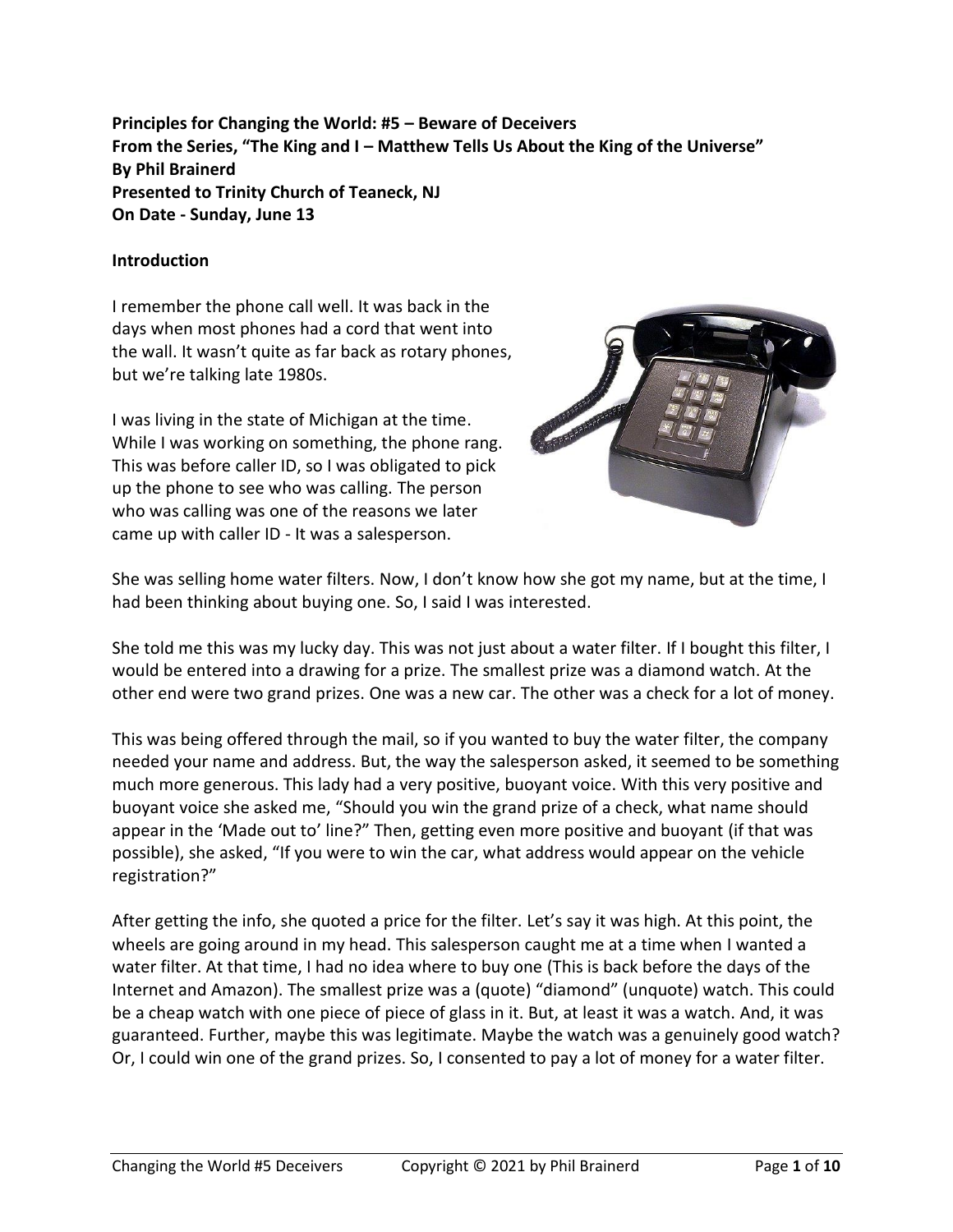After hanging up the phone I began to think more. This all went very quickly. During the call, I thought that in the least, I had something I had wanted, a water filter. In addition, I was getting at least a watch. But what if this was a total scam? Was I even going to get a water filter, much less a watch? Maybe this person would take my credit card info, run up big bills, and disappear?

A week later a got a bit of relief when a package arrived. It contained a water filter and a watch. As I suspected, the watch was cheap, with one tiny piece of something shiny in the minute hand. The water filter was very small. And, I realized, I had no guarantee that it really worked.

So, as it turns out, I had been moderately scammed. I say 'moderately' because at least I got something - Even if I paid way too much for it.

A couple of months later I got another call. It was the same salesperson. This time, she wanted to sell me vitamins. I just said, "no thank you", and hung up.

So, I was lucky. I had been cheated, but not so much that my life was ruined. I would live to see another day. On that day, I was reminded of a very important truth that everyone should know.

# *The world is full of people who want to take advantage of us.*

Part of the reason I was lucky that day is that the person who took advantage of me only took some of my money. We're going to learn today that there are forces in the world who are much more dangerous.

We're in our series, "The King and I – Matthew Tells Us About the King of the Universe." We're working systematically through the book of Mathew. In Chapter seven, Jesus teaches us "Principles for Changing the World". Today, we're going to learn principle number 5: *Beware of Deceivers.* Let's Read.

15 "Watch out for false prophets. They come to you in sheep's clothing, but inwardly they are ferocious wolves. 16 By their fruit you will recognize them. Do people pick grapes from thornbushes, or figs from thistles? 17 Likewise, every good tree bears good fruit, but a bad tree bears bad fruit. 18 A good tree cannot bear bad fruit, and a bad tree cannot bear good fruit. 19 Every tree that does not bear good fruit is cut down and thrown into the fire. 20 Thus, by their fruit you will recognize them. (Matthew 7:15-20)

To understand this passage, we're going to consider how it was understood by three groups of people spread over time.

I. People who were listening to Jesus.

- 2. The early church
- 3. Us today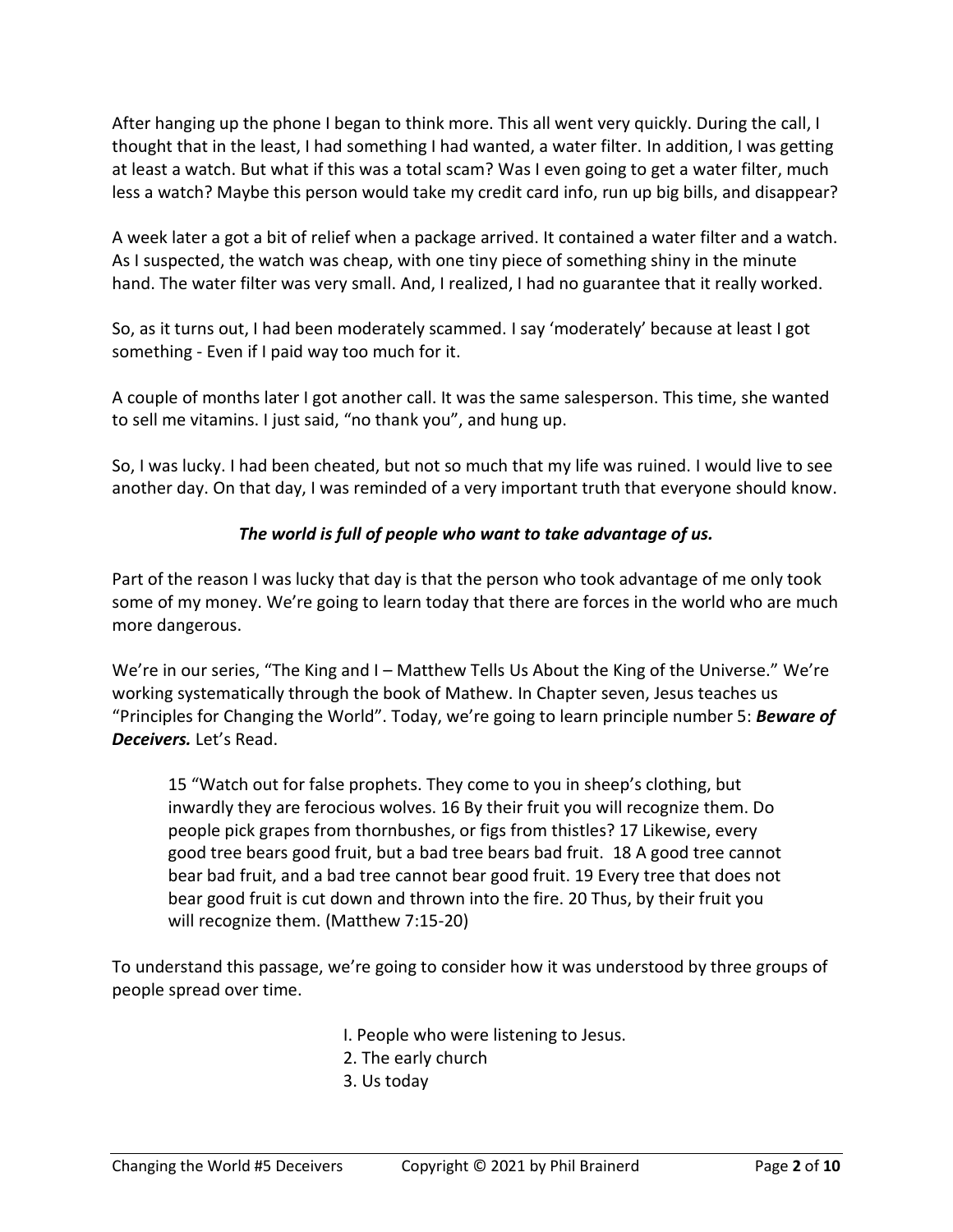Before we do that, let's consider one vital point: We just read from the "New International Version" or NIV. To make this point, I'll read from the "Man on the Street" version of the Bible. The "Man on the Street" or "MOTS" version, shows us what most people *think* is being said, rather than what is really being said. Let's compare this to what we just read in the NIV.

Then Jesus said, "Watch out for false prophets". "Wait a minute!" Jesus said. "Why am I saying this?" Jesus went on, "I was about to explain all about false prophets. But, you're all so smart, you would recognize a false prophet if you saw one. What was I thinking? Clearly, you all don't need this. Let's move on to the next topic." (Matthew 7:5-17, MOTS)

Is that what you saw in the previous version? Here's my point: Clearly, Jesus thought this was very important. There is something called a false prophet. And they're bad. How bad? They're like ferocious wolves. A ferocious wolf has one thing in mind: It wants to eat you. Jesus is taking the time to tell us this, because he does not want you to be eaten. So, let's give this special attention.

# **I. How was this understood by Jesus' listeners?**

First, we'll look at how this would have been understood by people living in the days of Jesus.

The word 'Prophet' in the original Hebrew can be literally translated as "mouthpiece". A prophet speaks the words of God. A true prophet is a wonderful gift, because all humanity benefits from the words of God in some way. Sadly, for as long as there have been prophets, there have been false prophets. And God has been warning his people about them for years.

The greatest of the prophets, the true prophets, was Moses. Let's read about him:

10 Since then, no prophet has risen in Israel like Moses, whom the Lord knew face to face, 11 who did all those signs and wonders the Lord sent him to do in Egypt—to Pharaoh and to all his officials and to his whole land. 12 For no one has ever shown the mighty power or performed the awesome deeds that Moses did in the sight of all Israel. (Deuteronomy 34:10-12)

Prior to Jesus, there was no prophet greater than Moses. But Moses said there would be others. Sadly, there would be true ones and false ones. So, Moses gave three rules to tell them apart.

## *Rule #1: All prophets will say things that are consistent with previous revelation.*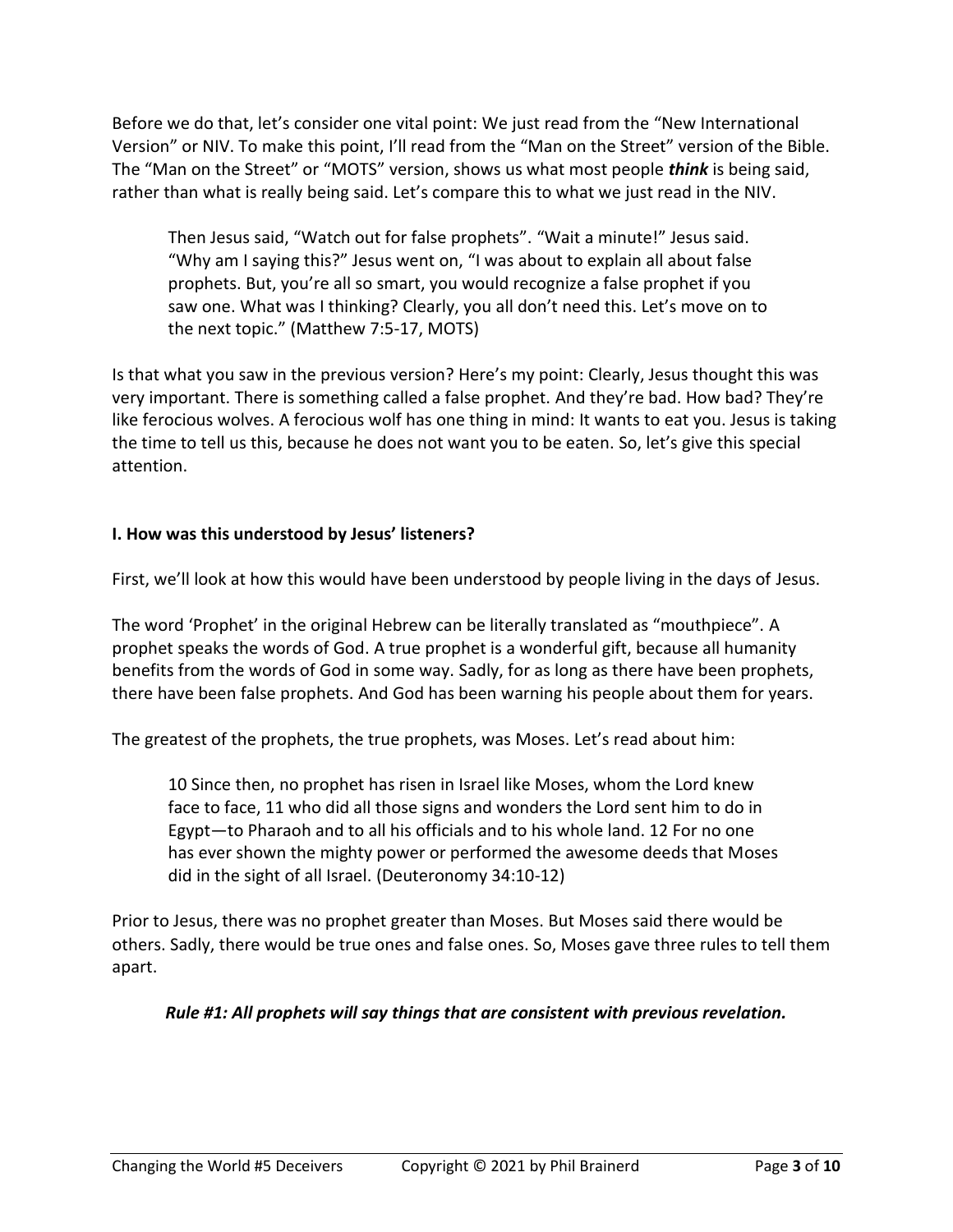But a prophet who presumes to speak in my name anything I have not commanded, or a prophet who speaks in the name of other gods, is to be put to death. (Deuteronomy 18:20)

If someone appeared before the people of God and claimed to be a prophet, they had to say things that agreed with the teachings of Moses. For the centuries that followed, this meant there would be a general collection of writings from the prophets that would be honored among the Hebrew people. We call that collection the Scriptures, or the Word of God.

Now, there's a warning here: In order to know whether a prophet is true or false, the listener has to know the Scriptures, the Word of God, well. Otherwise, someone claiming to be a prophet can say whatever they like.

# *Rule #2: A true prophet encourages people to follow the one true God of Israel.*

"…or a prophet who speaks in the name of other gods…"

It doesn't matter how much sense a prophet makes. It doesn't matter how wise they appear. They must encourage people to follow the God of Abraham, Isaac, and Jacob. If they don't, they're a false prophet.

How serious was this? Anyone who broke these rules was to be put to death. So, this was serious.

## *Rule #3: True prophets in the age of Israel were given the ability to tell people what God was going to do.*

If what a prophet proclaims in the name of the Lord does not take place or come true, that is a message the Lord has not spoken. That prophet has spoken presumptuously, so do not be alarmed. (v 22)

Because a true prophet was in touch with the one true God, the prophet knew certain things about the future. That's because the future is in God's hands.

Notice something: It's not stated explicitly, but this implies 100 percent accuracy. If anything prophet says doesn't come to pass, they fail the test. And once again, failing the test called for a death penalty.

A good example of a true prophet was Moses himself. Moses was used by God to bring 10 great plagues on Egypt. Let's look at the time the water of the Nile was turned to blood.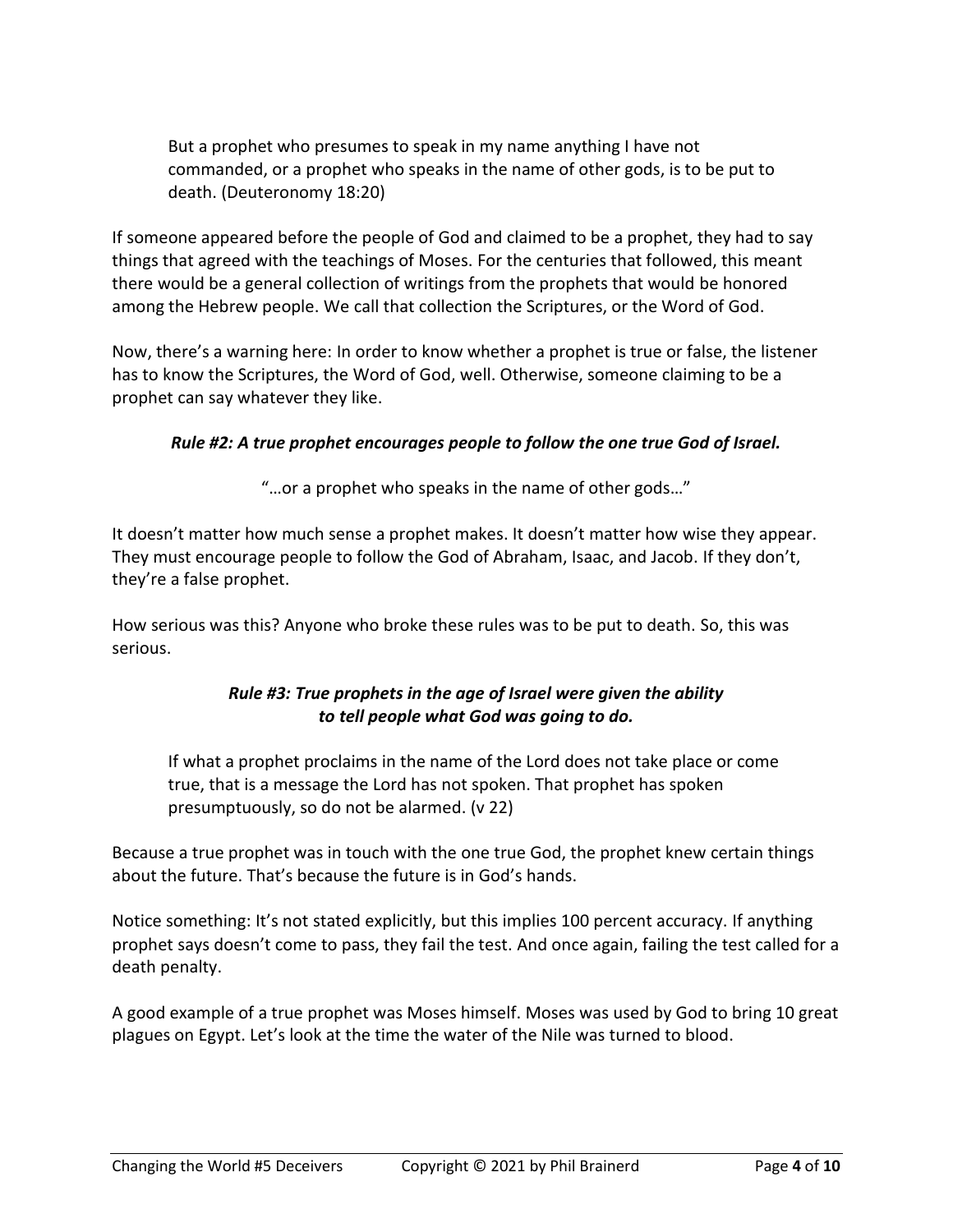17 This is what the Lord says: By this you will know that I am the Lord: With the staff that is in my hand I will strike the water of the Nile, and it will be changed into blood. (Exodus 7:17)

Because Moses was in touch with God, he could announce what God was going to do - Big things. Big things that would not otherwise happen. Big things like a major body of water turning into blood. Moses did things like this repeatedly. By these things, the people knew he was speaking for God.

So, people who were trained in the Scripture at the time of Jesus knew about false prophets. Let's read more of his statement.

"They come to you in sheep's clothing, but inwardly they are ferocious wolves."

Jesus often used the image of sheep. In this society, people saw sheep all the time. Sheep are very vulnerable creatures. They aren't too bright. Many aren't very strong. Older male sheep have horns, but they can be overcome when they're outnumbered by wolves, who sometimes hunt in packs. However, on the wolf's part, this is work. Who knows? A lucky ram could get a few good hits in before he goes down. What kind of a predator wants that? Females and young sheep, on the other hand, have no defense against attackers. So, one of the main jobs of a shepherd is to fend off attackers like wolves.

Imagine that one day you get a really clever wolf. If he can catch and eat one sheep, all he would have to do is hang on to the skin. He could wrap himself in it, then sneak up on an unsuspecting herd. They would think he's one of them. Boom! Before the sheep knew what hit them, the wolf could attack.

This could even be a warning for leaders. A wolf disguised in this way might even fool a shepherd. An unsuspecting shepherd might look the other way.

Here we get to a question of motivation. We understand why wolves do what they do. But, why would a false prophet do what they do? Well, it's certainly not about the good of the sheep. So, as we try to figure this out, let's start there. False prophets don't value the sheep. They care about something else. What they're looking for can be summed up with the words, "personal gain."

For example, one premier example of a false prophet was a man named Balaam. He's discussed in the book of Numbers. He lived during the time that the people of Israel had left Egypt and were travelling on foot to the promised land. In order to get there, they had to pass through the land of Moab. The king of that land, a man named Balak, was afraid, so he asked Balaam for help. Let's read about it.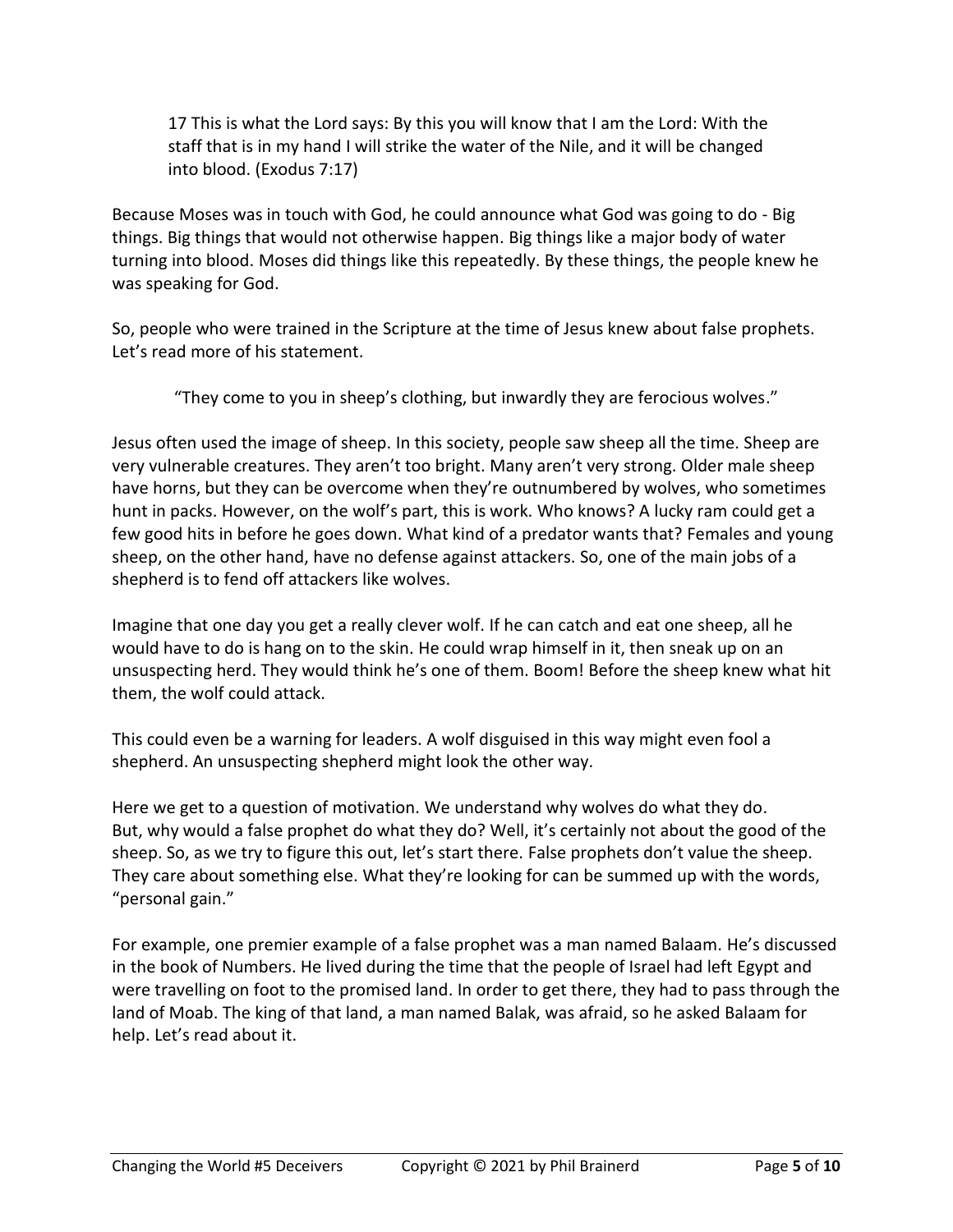So Balak son of Zippor, who was king of Moab at that time, 5 sent messengers to summon Balaam son of Beor, who was at Pethor, near the Euphrates River, in his native land. Balak said:

"A people has come out of Egypt; they cover the face of the land and have settled next to me. 6 Now come and put a curse on these people, because they are too powerful for me. Perhaps then I will be able to defeat them and drive them out of the land. For I know that whoever you bless is blessed, and whoever you curse is cursed." 7 The elders of Moab and Midian left, taking with them the fee for divination. (Numbers 22:4-7)

So, we see this man Balaam. In the passage we just read, we see at least two motivations. One was money. There was a fee paid for his work. It was no doubt a big fee. Another motivation was prestige. This man is famous. Powerful people, like kings, come to him for help.

So, here we get an insight into what motivates a false prophet. There's Personal gain - There's money to be made. There's prestige - Do your job right, and powerful and important people include you in their lives.

Sometimes, false prophets are happy for small amounts of prestige. They don't need kings. The common people will do. The prophet Jeremiah had to contend constantly with false prophets.

> 30 "A horrible and shocking thing has happened in the land: 31 The prophets prophesy lies, the priests rule by their own authority, and my people love it this way. (Jeremiah 5:30-31)

So, prestige can be as simple as working to please the crowd.

As Jesus warned: "They come to you in sheep's clothing, but inwardly they are ferocious wolves." Again, this is serious. False prophets are dangerous. Is there a defense against them? Jesus tells us that knowledge is our main defense.

By their fruit you will recognize them. Do people pick grapes from thornbushes, or figs from thistles? Likewise, every good tree bears good fruit, but a bad tree bears bad fruit.

So, we are to look for fruit. Again, this is an agricultural society. If you were walking down the road and didn't see fields with sheep, you may have seen orchards with fruit. Not everyone could afford an orchard. That's because you needed special trees. If you want figs, you need a fig tree. If you want apples, you need an apple tree. You can't plant just anything and expect what you want to grow. Bad plants had to be removed for the good plants to grow. If you're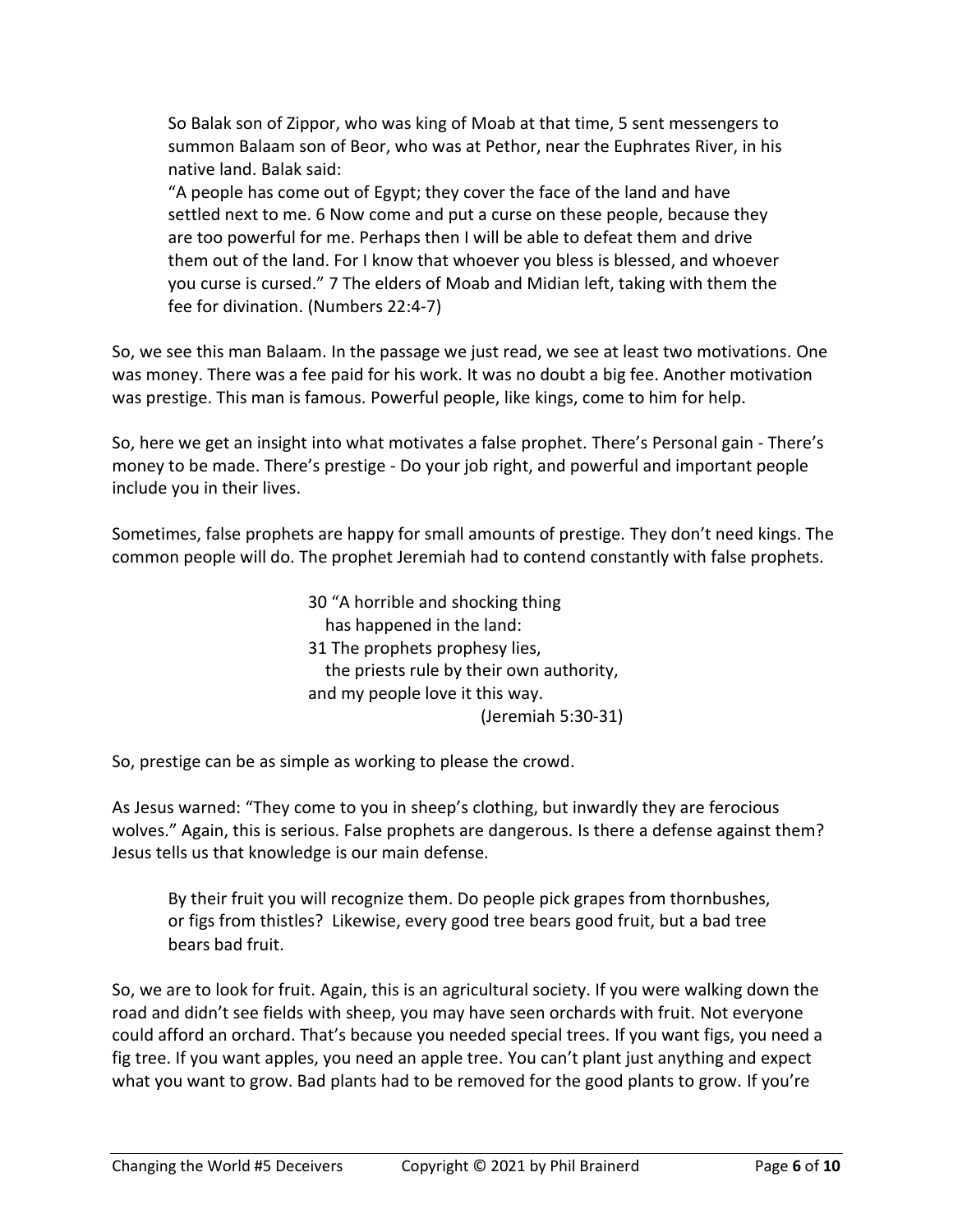hungry and you see a thorn bush, just move on. No point in even looking there. This is an easy illustration, based on common observation in the days of Jesus.

So, what does Jesus mean by fruit? We mentioned them earlier. A true prophet can announce what God is going to do with 100% accuracy. A true prophet will follow God and tell others to do so. A true prophet says things that comply with the establish revelation, the Scriptures, the Word of God - He will do these things even when it's hard to do. Note: To discern this, listeners must know the Word of God. You must know what good fruit looks like.

A true prophet does not look for big fees. A true prophet does not look for prestige - He says things that are right, even if it's unpopular.

As a final note to this section: Jesus met all these requirements perfectly.

## **II. How did people in the early Church understand this?**

So, now that we know how people in the days of Jesus would understand these statements, let's look quickly at how they were understood in the early church.

The Apostles of Jesus took this very seriously. Here's something the Apostle Paul said to his friends during one of his missionary journeys:

28 Keep watch over yourselves and all the flock of which the Holy Spirit has made you overseers. Be shepherds of the church of God, which he bought with his own blood. 29 I know that after I leave, savage wolves will come in among you and will not spare the flock. 30 Even from your own number men will arise and distort the truth in order to draw away disciples after them. (Acts 20:28-30)

Paul was very concerned about this, so he warned leaders to be on the watch. He used language much like what Jesus used.

The apostle Peter was also concerned about this:

But there were also false prophets among the people, just as there will be false teachers among you. They will secretly introduce destructive heresies, even denying the sovereign Lord who bought them—bringing swift destruction on themselves. 2 Many will follow their depraved conduct and will bring the way of truth into disrepute. 3 In their greed these teachers will exploit you with fabricated stories. (II Peter 2:1-3)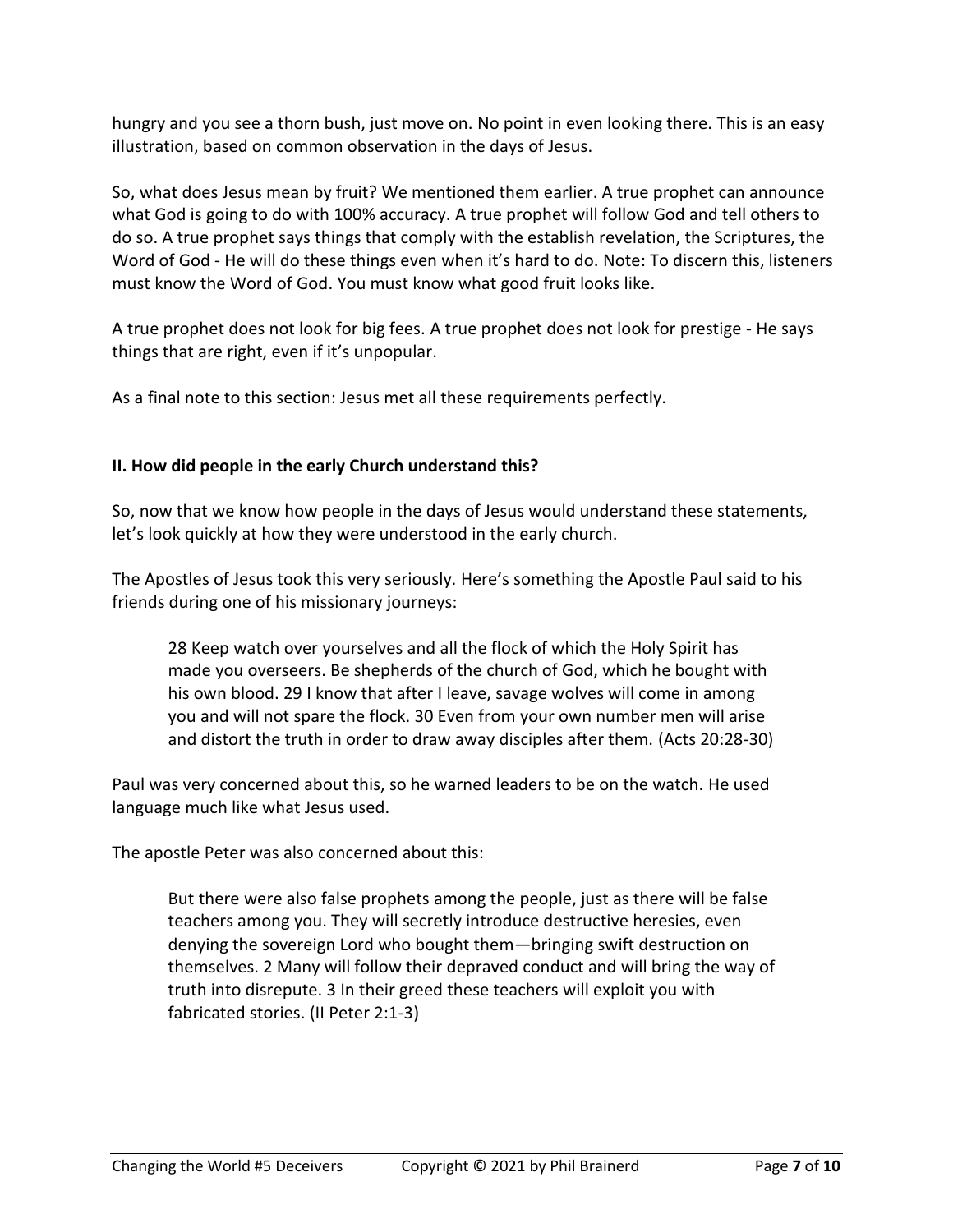This passage is worth a whole message on its own, but let's hit some high points.

But there were also false prophets among the people, just as there will be false teachers among you…

Notice that in the Old Testament days, there were prophets. Here, Peter is using the word "Teacher". That's important. A prophet, as we learned earlier, speaks the words of God. A teacher takes what is known from the prophets, and explains it. A teacher should not come up with anything new. They explain and clarify what the prophets have taught.

When Jesus appeared, he was the final great prophet. His followers, led by the Holy Spirit, spoke in God's name and wrote what they were told. Their writings make up the New Testament. We believe that once the New Testament was completed, from that point forward, the Church had all it needed. So, we don't need prophets for now.

The Scriptures predict a time period that we call the "end times." At that time, people will begin once again to prophesy in God's name. When that happens, people who prophesy will have to follow all the strict rules that Moses taught. Other than that, we have the completed Word of God, the Bible. So, we only need teachers of the Word.

Sadly, Peter says there will be false teachers. They will do all the terrible things the false prophets did. We're told they will:

- Introduce destructive heresies.
	- o Rather than teach the Bible, they will teach other things.
- They will discourage people from following the Scriptures.
- They will deny the sovereign Lord who bought them. That's referring specifically to Jesus.
- Many will follow them.
- They will have depraved Conduct.
- They will be greedy.
- They will exploit people.
- Rather than teach the truth of the Scripture, these teachers will make up things.

Because of their terrible behavior, they will be an embarrassment to all who love and teach the Word of God. People will say to believers, "Why should I take *you* seriously? There's one of your people and look at all the horrible things they do!"

So, the early church saw all the things Jesus warned about. It was happening then, and it's happening now.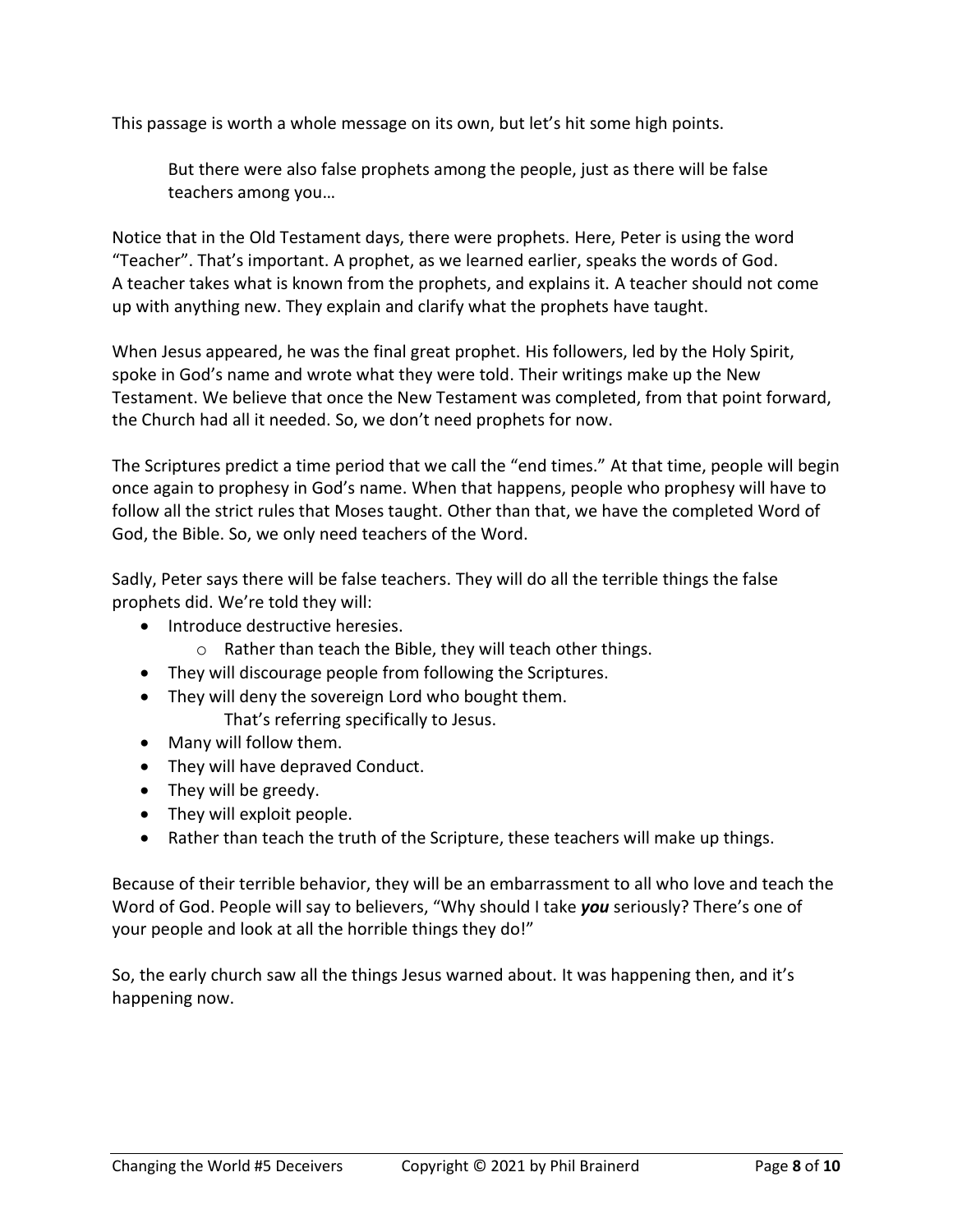#### **III. What this means to us today.**

So, what does all this mean for us today? Sadly, everything Jesus warns about is out there somewhere.

Concerning greed: How about this headline from the Washington Post?

"A televangelist wants his followers to pay for a \$54 million private jet. It's his fourth plane." (May 29, 2018)

Here's a man who claims to teach people about the Christian faith. But, here we see a horrible example of greed. This man is not content to travel the way average people travel. He needs to fly in luxury. And as you would expect, this has caused unbelievers to jeer not just at him, but at all the people who would send money to him. And from there the jeers go to the sensible people. In the minds of unbelievers, all people of faith are the same.

Concerning heresies: Sadly, there are buildings all over America, and all over the world, that look like churches. They have names like Presbyterian, Lutheran, and Methodist. They were built by people who loved the truth of the Scripture. But over time they were taken over by false teachers who did exactly as predicted: They introduced destructive heresies. Today, you go in, and you're told that the Scriptures are merely a collection of fairy tales. Because they have the buildings, these people look like believers on the surface. But inside, they're full of lies and distortions.

Of course, there are also churches with names like Presbyterian, Lutheran, and Methodist, with people who have remained faithful to the Word of God. But, you must be on the watch – you must listen carefully when the leaders speak.

Tragically, I could go on for a long time giving all the examples of false prophets and false teaches in our world today. We've only talked about those places that attach "religion" to their name. Our world is full of voices who would all tell us that we should forget the teachings from the Word of God and follow them. You only need to turn on the television to find them. You only need to turn on your device. They're all over.

We'll go into this in more detail at another time, but for now, let me say this: Sometimes I wish that I would see people give one-half the blind, childlike trust to Jesus Christ that some people give to the television set. To many people, if the TV says it, it must be true. Give that some thought, please.

Before we get too depressed about all that, let's pull this all together.